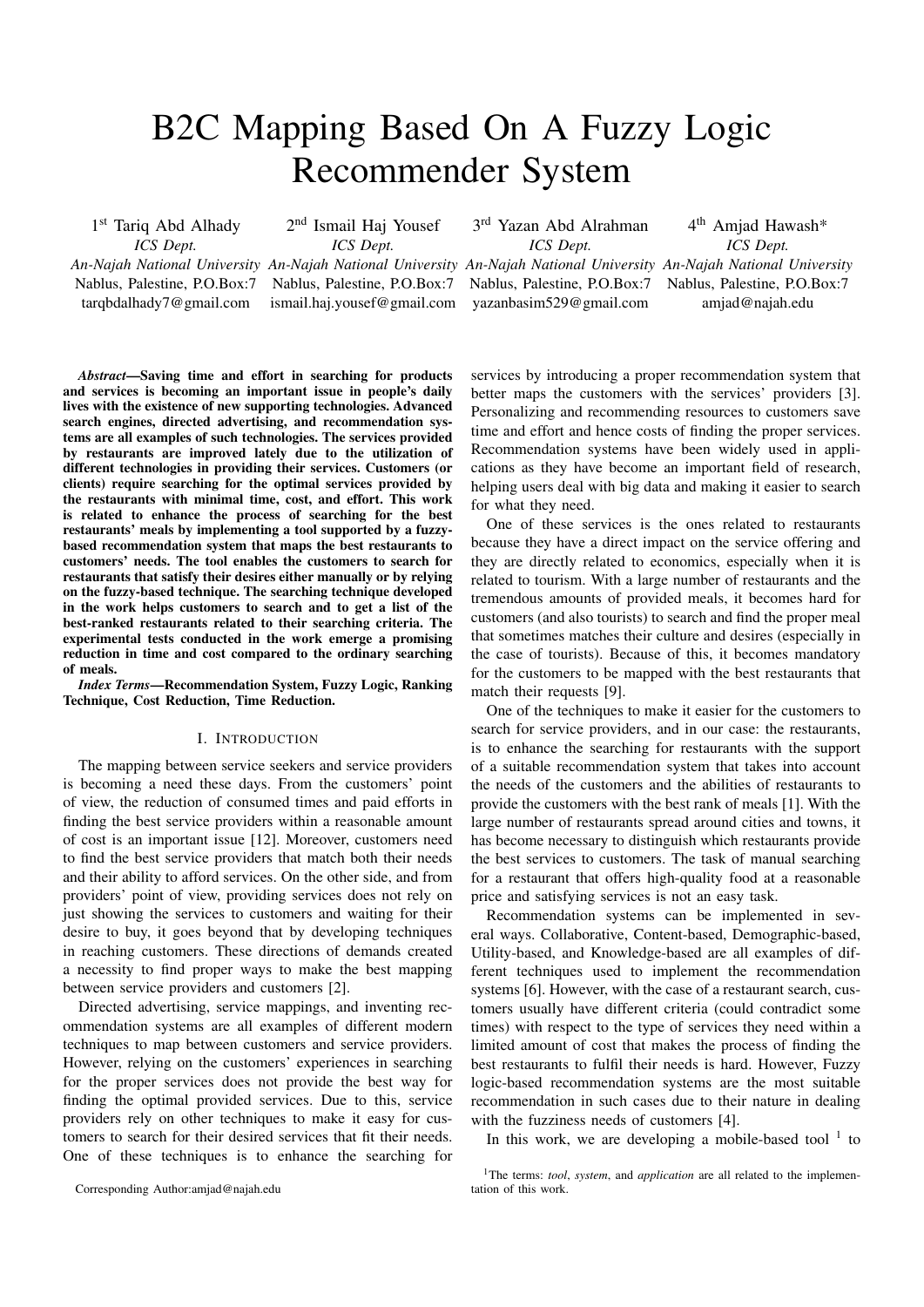make it easy for customers to search for restaurants according to their needs and abilities. The tool enables the customers to manually search for restaurants as well as giving them the ability to use the embedded fuzzy logic-based recommendation system to help them find the best restaurants that offer the wanted meals. The tool has a set of functionalities to make it easy for customers as well as restaurants to communicate and collaborate to accomplish needed tasks upon the requests directed from customers to restaurants. The related data are stored in a special database to be used by the recommendation system. The conducted experimental test emerged a minimal time, effort and cost to accomplish tasks compared with the manual arrangement between customers and restaurants.

The rest of this paper is organized as follows: Previous work is proposed in Section II. Section III discusses the system architecture of the implemented work while section IV is related to the implemented fuzzy-based recommendation system. Section V discusses the experimental test and finally, Section VI concludes this paper.

# II. RELATED WORK

The involvement of different recommendation systems techniques in most of the applications is used to tailor the needs of customers according to the services they desire. It is some kind of optimization technique used to get the most of the provided services in users daily lives. It provides smarter and faster shopping where users need the optimal services with minimal amounts of time, effort and cost [5].

Recommendation systems are of great use and importance due to their direct impact on facilitating user's tasks [11]. Service providers rely on recommendation systems in directing their services to a majority of customers according to their needs. There are several types of recommendation systems like Collaborative, Content-Based, Demographic Based, Utility-Based, Knowledge-Based and Hybrid.

Fuzzy logic-based recommendation systems are famous and a lot of published works adopt them in the design and implementation of their recommendation systems [10]. Authors of the work presented in [8] propose a personalized recommendation system driven by fuzzy logic technique for products that target recommending optimal products to prospective buyers, promoting the rate at which customers visit online stores and eventually increases sales for online businesses.

Due to the COVID-19 pandemic, the rely on online services were increased [7]. With respect to services offers by restaurants, there are many universal applications that make it easy for the user to order meals remotely. *DoorDash*<sup>2</sup> application works on both IOS and Android platforms. It offers a variety of services and enables customers to easily communicate with the involved restaurants. *GrubHub*<sup>3</sup> offers free delivery services with more than 5000 involved restaurants. It has a friendly interface that makes it easy for users to handle meals delivery easily.

In Palestine, several delivery applications are used. Each of which has its own facilities and properties. Examples include:

<sup>2</sup>http://doordash.com

<sup>3</sup>http://grubhub.com

Yummy<sup>4</sup>, *Food On Time<sup>5</sup>*, *Catch Food*<sup>6</sup>, *Wajabaati<sup>7</sup>, Order*<sup>8</sup>, and *Cooknet*<sup>9</sup>. Despite the excellent facilities these tools have, they lack the facility of recommendation system that better maps restaurants to customers according to their requests.

However, part of the tools and applications mentioned above support customers with enough information regards the involved restaurants but most of them lack the ability to involve proper recommendation systems (at least to the time of writing this paper). However, this work takes into account the fulfillment of customers' requests with respect to their needs and abilities by implementing a fuzzy-based recommendation system taking into account the overall satisfaction of customers and the distances between customers and restaurants locations.

Our contribution in this work can be summarized as follows:

- 1) The ability to evaluate the restaurants by customers according to different criteria (this will be used as a fuzzy variable, the meal cost is the second).
- 2) The involvement of the meal-wise fuzzy-based recommendation system in order to suggest customers with the best meals provided by some restaurants.
- 3) The ability to find the minimum delivery distance between the delivery persons and the customers' locations.

### III. SYSTEM ARCHITECTURE

In this section, we provide an illustrative overview of the tool and its structure, showing its main components and their functions. Before that, we will illustrate the types of users who will be in direct contact with the tool. Those users are of four categories: *customers*, *restaurant owners*, *delivery staff*, and *tool administrator*. All activities carried out by the four categories of users are done via an Android application that includes necessary database transactions to manage their own data in the database. Here are the illustrations for each category:

- The administrator: can control all database transactions related to the other users in order to manage the tool services. Restaurants addition, requests for deletion are examples of his/her duties.
- The restaurant owner: control the meals on the digital menu, adding and removing delivery staff to and from the tool, s/he can receive customers' orders and then transfer them to the delivery employee if the required meals are prepared.
- The customer: customers here can order the meals they want in two ways: (1) by choosing a specific restaurant from the list of restaurants included in the application and then entering the restaurant page and choosing the meals they want from within the list of meals provided by the restaurant, and (2) by displaying all meals appear in the tool and choosing a specific meal and asking the tool to suggest the best restaurants that offer this meal based on the price or the quality of service or both, with the ability to order more than one meal and put them at the order cart

<sup>7</sup>https://www.wajabaati.com/

<sup>4</sup>https://yummy.ps/

<sup>5</sup>https://foodontime.com.ps/

<sup>6</sup>https://www.catchfood.com/

<sup>8</sup>https://the.ordering.app/

<sup>9</sup>https://cooknet.me/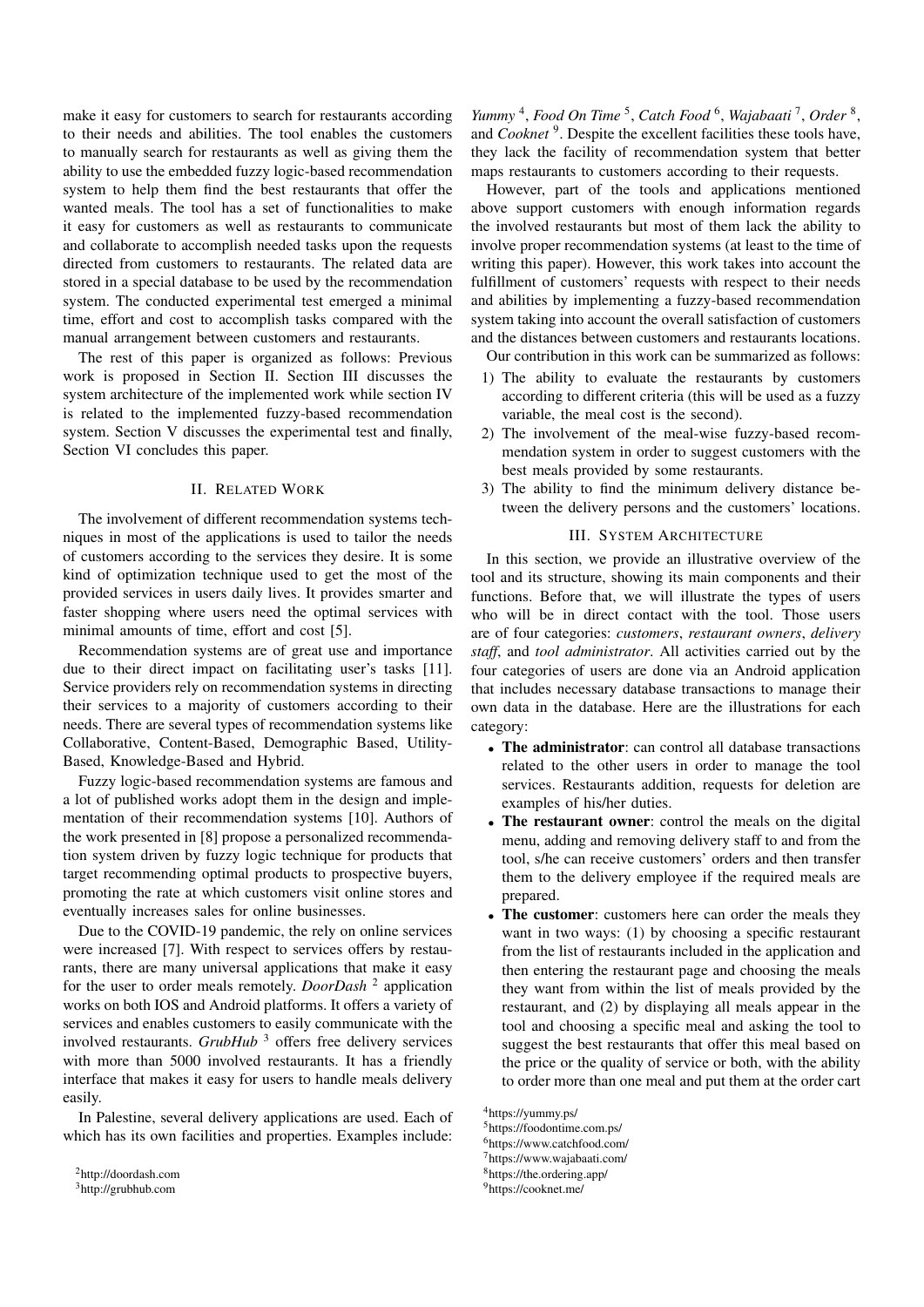and then request them with the ability to determine the locations of delivery if they are different from the already saved ones in customers' profiles. Of course, customers are able to support their accounts with the necessary data to be used by the fuzzy logic-based recommendation system that will be described later on. Moreover, they are allowed to fill confidence applications about the services they got. The data filled in these applications are used to compute the restaurants' ranks. These calculations will be illustrated later on when we describe the fuzzy logic recommendation system.

The delivery staff: users of this account receive the requests from the restaurant owner account, along with the location of the customers to whom the orders are to be delivered. The tool draws a map for each delivery showing the shortest path to follow the delivery location.

#### *A. System Components*

The tool is composed of a set of integrated components, each of which is responsible to provide some services.

1) Database: We used *Firebase* as a DBMS in this work. All system transactions are saved in a dedicated database. Figure 1 below depicts the system Entity-Relationship diagram showing the main entities (attributes are omitted for paper size limitations). The *user* entity includes all the data describing the users of the system that previously mentioned. The entities *client*, *restaurant*, *delivery*, and *admin* all inherit from the *user* entity. Each of which contains its own data and the ones inherited from the *user* entity. The *restaurant* entity is not more than the owner of the restaurant or some one from its administrative staff, and the same for the *delivery* entity. The *order* entity is to save the orders related data. The *meal* entity is used to save the data related to all meals per restaurant that is connected with the *appetizer* entity.



Fig. 1: System Entity Relationship diagram with details about entities and relations.

- 2) GPS service: When a meal request reaches the delivery employee, the application creates a map (on the device of the delivery employee) showing the location of the customer with the shortest path between the customer and the location of the delivery person where *MapBox* <sup>10</sup> API is used for this purpose.
- 3) Recommendation System: Although the system provides full database transactional activities, this part of the system represents the main part of the work and will be illustrated deeply in the following section.

## IV. FUZZY-BASED RECOMMENDATION SYSTEM

As mentioned earlier, customers can either directly select the restaurants they prefer or they can manually search for restaurants names and then in both cases accomplish their orders. However, sometimes customers need the optimal restaurants offering the meals they request, or they are strange in a town and they need the best restaurants. In this case, they can ask the application to suggest the most suitable restaurants according to some criteria. The application as a result executes the needed calculations embedded in the fuzzybased recommendation system to generate a ranked list of the related restaurants. Figure 2 depicts the sequence diagram of utilizing the fuzzy-based recommendation system.

Figure 3 depicts the output for using the fuzzy-based recommendation system by listing some related restaurants each of which with its corresponding rating value.

## *A. Fuzzy Variables*

The fuzzy-based recommendation system implemented in this work is based on two Fuzzy Variables: Quality and the Price. The first variable is derived from the evaluation forms filled by the customers after they got their meals. The form is composed of several criteria attributes that are used to evaluate the meal of the restaurant. Each of these elements is given a weight value in order to emphasise its importance in the formula that calculates the evaluation of the meal. These criteria elements with their weights are: *Deliver Time (DT)*, *Meal Packaging (MP)*, *Meal Quality (MQ)*, *Meal Appearance (MA)*, *Meal Freshness (MF)*, *Meal Cleanliness (MC)* and *Delivery Person Appearance (DA)* with values: 0.2, 0.05, 0.3, 0.05, 0.2, 0.1, and 0.1 respectively. By this, the quality of some meal represented by Q prepared by some restaurant is given by the formula:

$$
Q = DT * 0.2 + MP * 0.05 + MQ * 0.3 + MA * 0.05 +
$$
  

$$
MF * 0.2 + MC * 0.1 + DA * 0.1
$$
 (1)

where the values of mentioned criteria elements are the accumulative values of each evaluation form filled.

## *B. Inference Engine*

As we mentioned before, the fuzzy logic inference engine relies on two fuzzy variables: Quality and Price. Fuzzy intervals for **Quality** are:  $0 - 0.40$  (bad),  $0.20 - 0.60$  (fair), 0.40−0.80 (good), and 0.60−1 (excellent) while the intervals of Price are: 10−15 (cheap), 12.5−17.5 (moderate), 15−20

<sup>10</sup>https://www.mapbox.com/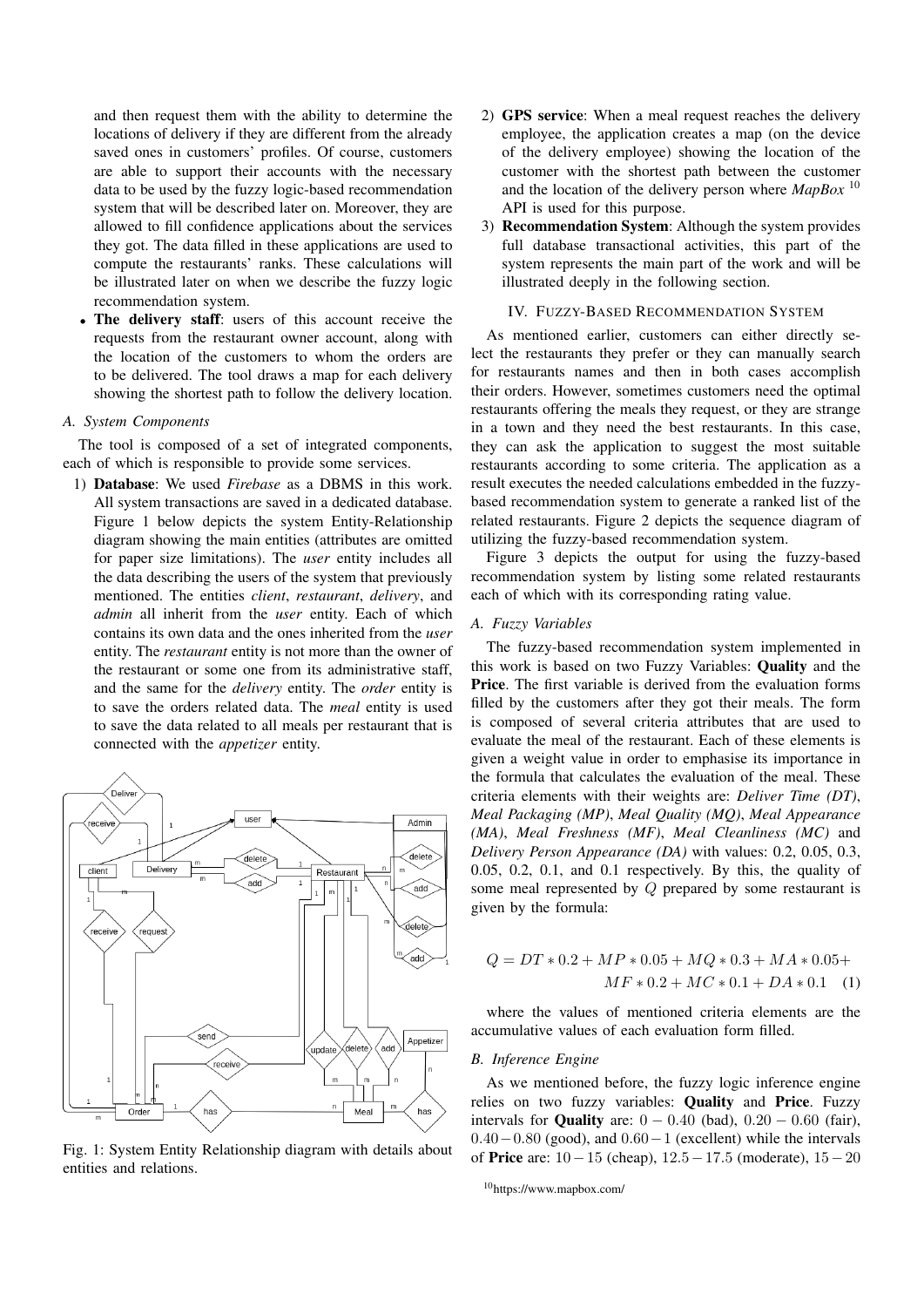

Fig. 2: Sequence diagram for requesting Meals from Restaurants .



Fig. 3: Raked Recommendation System Suggestions of Restaurants

(high) and 17.5−22.5 or more (expensive). These intervals are fixed according to some survey conducted for this work. The price values are fixed according to the current money used in Palestine. Figures 4 and 5 depict the graphical representation of both Quality and Price fuzzy variables.

Table I represents the possible values of combining the two fuzzy variables Quality and Price where the combination of them provides a different linguistic value. For example: if Qulaity is Good and Price is Cheap, the output will be Very Good. Again, the determination of these values is done according to a survey with a set of restaurants. However, the fuzzification and defuzzification processes depend on this table in order to generate ranks of restaurants to customers



Fig. 4: Intervals of the Fuzzy Variable *Quality*.



Fig. 5: Intervals of the Fuzzy Variable *Price*.

by applying the *And* operator on fuzzy sets. Figure 6 depicts the values of the result fuzzy variable. The values from 1 to 7 appear in the *x-axis* of the figure are used as weights in the defuzzification process.

|                  | <b>Bad</b> | Fair       | Good      | <b>Excellent</b> |
|------------------|------------|------------|-----------|------------------|
| <b>Cheap</b>     | Moderate   | Good       | Very Good | Superior         |
| Moderate         | Accepted   | Moderate   | Good      | Very Good        |
| High             | Bad        | Accepted   | Moderate  | Good             |
| <b>Expensive</b> | Very Bad   | <b>Bad</b> | Accepted  | Moderate         |

TABLE I: The combination of the two fuzzy variables: Quality and Price.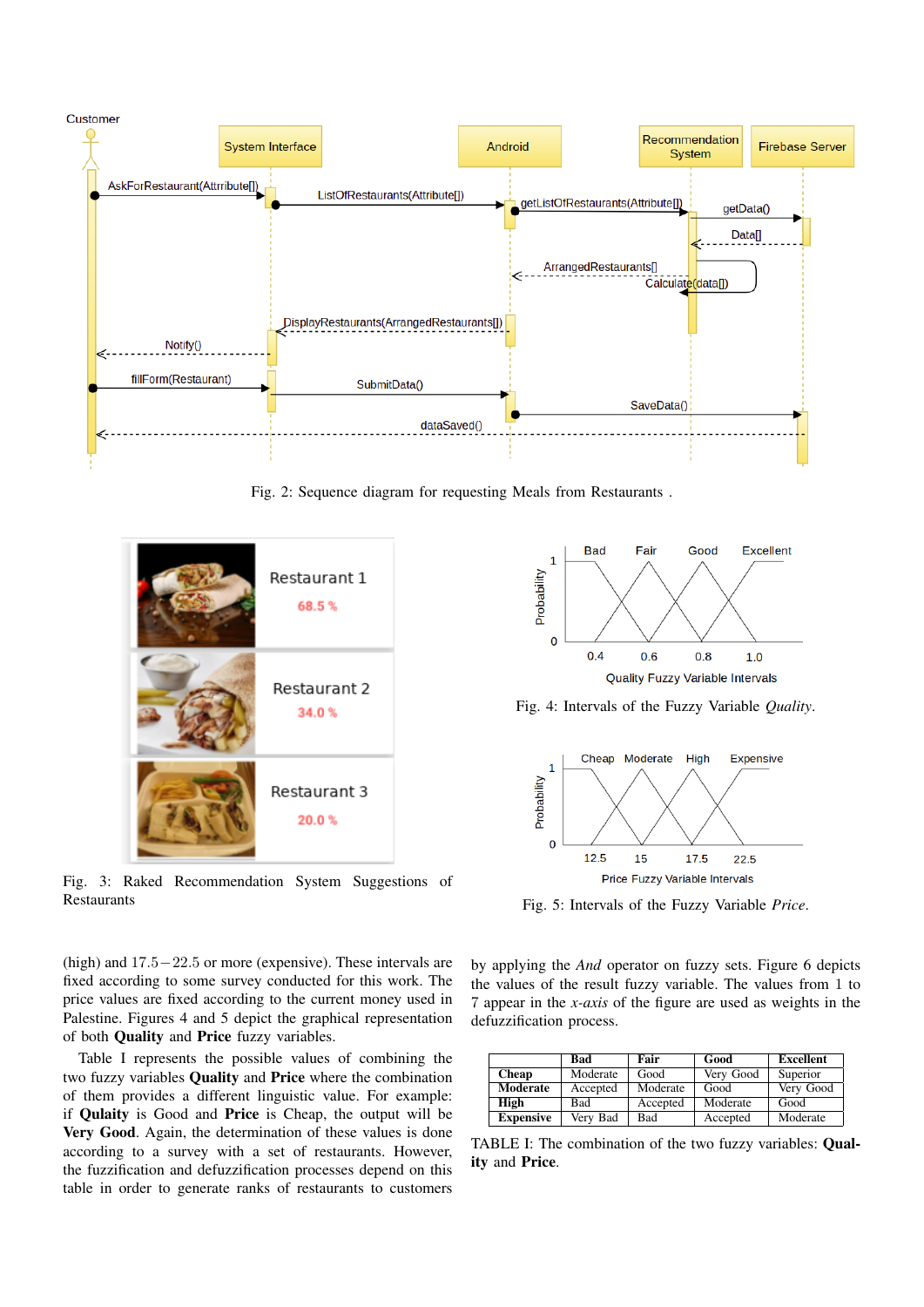

Fig. 6: Intervals of the result Fuzzy Variable.

# *C. Defuzzification Process*

To obtain final crisp value for both Quality and Price, a defuzzification process is executed depending on the Centre of Gravity for Singletons formula:

$$
CrispValue = \frac{\sum_{i=1}^{n} \mu_i \times o_i}{\sum_{i=1}^{n} \mu_i}
$$
 (2)

where  $o_i$  is the corresponding value for the output variable of index  $i, \mu_i$  is the membership function after accumulation for that variable, and  $n$  is the number of variables.

## *D. Illustrative Example*

To illustrate how the fuzzy logic recommendation techniques is used in this work, we will go on with an example illustrating the different calculations to generate a ranked list of restaurants based on some suggested numbers for both of the linguistic variables. A client C needs to use the tool to search for Pizza. S/He needs to use the recommendation system for restaurants to provide the meal. Two restaurants R1 with quality value 0.55 and price value 18 and R2 with values 0.79 and 20 for quality and price, respectively. In this case, the ranking of the two restaurants are calculated as follows: For R1:

• For Quality:

$$
-\mu(Bad) = \frac{0.55 - 0.40}{0.60 - 0.40} = 0.75
$$
  

$$
-\mu(Fair) = \frac{0.60 - 0.55}{0.60 - 0.40} = 0.5
$$

- For Price :
	- $-\mu(Expensive) = \frac{18-17.5}{22.5-17.5} = 0.1$  $-\mu(High) = \frac{22.5 - 18}{22.5 - 17.5} = 0.9$

Now, from Table 1, we can compute the following:

- if Bad and Expensive then Very Bad, so  $0.75 \cap 0.1$  =  $min(0.75, 0.1) = 0.1$
- if Bad and High then Bad, so  $0.75 \cap 0.9$  $min(0.75, 0.9) = 0.75$
- if Fair and Expensive then Bad, so  $0.5 \cap 0.1$  $min(0.5, 0.1) = 0.1$
- if Fair and High then Accepted, so  $0.5 \cap 0.9$  =  $min(0.5, 0.9) = 0.5$

As a result we have:

- $\mu(VeryBad) = 0.1$
- $\mu(Bad) = max(0.75, 0.1) = 0.75$
- $\mu(Accepted) = 0.5$

Depending on the intervals' values in Figure I, we can compute R1 rank:  $R1 = \frac{1*0.1+2*0.75+3*0.5}{0.1+0.75+0.5} = 2.29$  represented by the shaded area appears in Figure 7 below.

Similarly, for R2:



Fig. 7: Intervals of the result Fuzzy Variable for R1.

• For Quality:

$$
-\mu(Fair) = \frac{0.79 - 0.60}{0.80 - 0.79} = 0.95
$$
  

$$
-\mu(Good) = \frac{0.80 - 0.79}{0.80 - 0.60} = 0.05
$$

• For Price :

- 
$$
\mu(Expression)
$$
 =  $\frac{20-17.5}{22.5-17.5}$  = 0.5

- 
$$
\mu(High) = \frac{22.5 - \overline{20}}{22.5 - 17.5} = 0.5
$$

Now, from Table 1, we can compute the following:

- if Fair and Expensive then Bad, so  $0.95 \cap 0.5$  =  $min(0.95, 0.5) = 0.5$
- if Fair and High then Accepted, so so  $0.95 \cap 0.5$  =  $min(0.95, 0.5) = 0.5$
- if Good and Expensive then Accepted, so  $0.05 \cap 0.5 =$  $min(0.05, 0.5) = 0.05$
- if Good and High then Moderate, so  $0.05 \cap 0.5$  =  $min(0.05, 0.5) = 0.05$
- As a result we have:
- $\mu(Bad) = 0.5$
- $\mu(Accepted) = max(0.5, 0.05) = 0.5$
- $\mu(Moderate) = 0.05$

Depending on the intervals' values in Figure I, we can compute R2 rank:  $R2 = \frac{2*0.5+3*0.5+0.4*0.05}{0.5+0.5+0.05} = 2.4$  represented by the shaded area appears in Figure 8 below.



Fig. 8: Intervals of the result Fuzzy Variable for R2.

since the value of  $R2$  is bigger than the value of  $R1$ . So,  $R2$  comes before  $R1$  in the ranking of the two restaurants.

#### V. EXPERIMENTAL TESTS

In order to examine the recommendation system embedded in our tool, we conducted an experimental test to compare the manual searching for restaurants against the fuzzy-based recommendation system with respect to both time and cost.

We asked 15 volunteers to participate in this test. The sample of volunteers was chosen randomly and they don't know each others. The sample is composed of two subsets: *Customers* and *Restaurants*. In order to test all possible ways of coordination between both sets, we categorized the test into